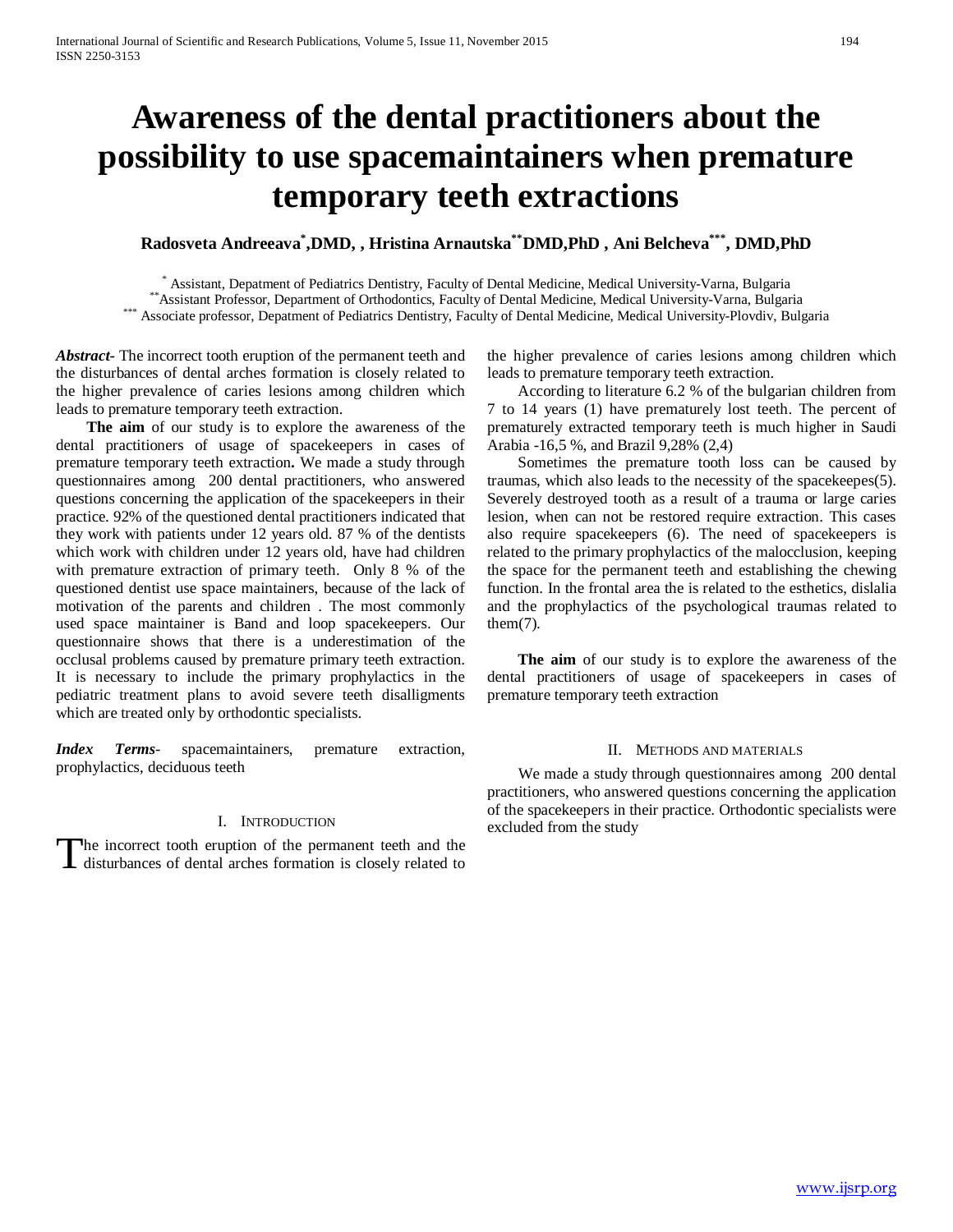## **Fig. 1 Questioner for awareness of the dental practitioners in connection of usage of the spacemaintainers**



 Questioners where given to dental practitioners during dental conferences in Shumen and Varna region. The questioners where anonymous filled and returned to the researcher. After benchmarking the following results were given.

## III. RESULTS AND DISCUSSION

 After the analysis of the data the fallowing results were obtained-92% of the questioned dental practitioners (184 dentists) indicated that they work with patients under 12 years old.



## **Figure 1 The percentage of the dentist working with children up 12 years old**

 A very small percentage - 8 % ( 16 dentists) do not work with children in their practices. 87 % (160 dentists) of the dentist which work with children under 12 years old have had children with premature extraction of primary teeth.(Fig1)

 Figure 2 shows the personal experience of the questioned dentists in the usage of space maintainer. The values are shown as percentage.



**Figure 2 Average frequency of usage of spacemaintainers by the dentists**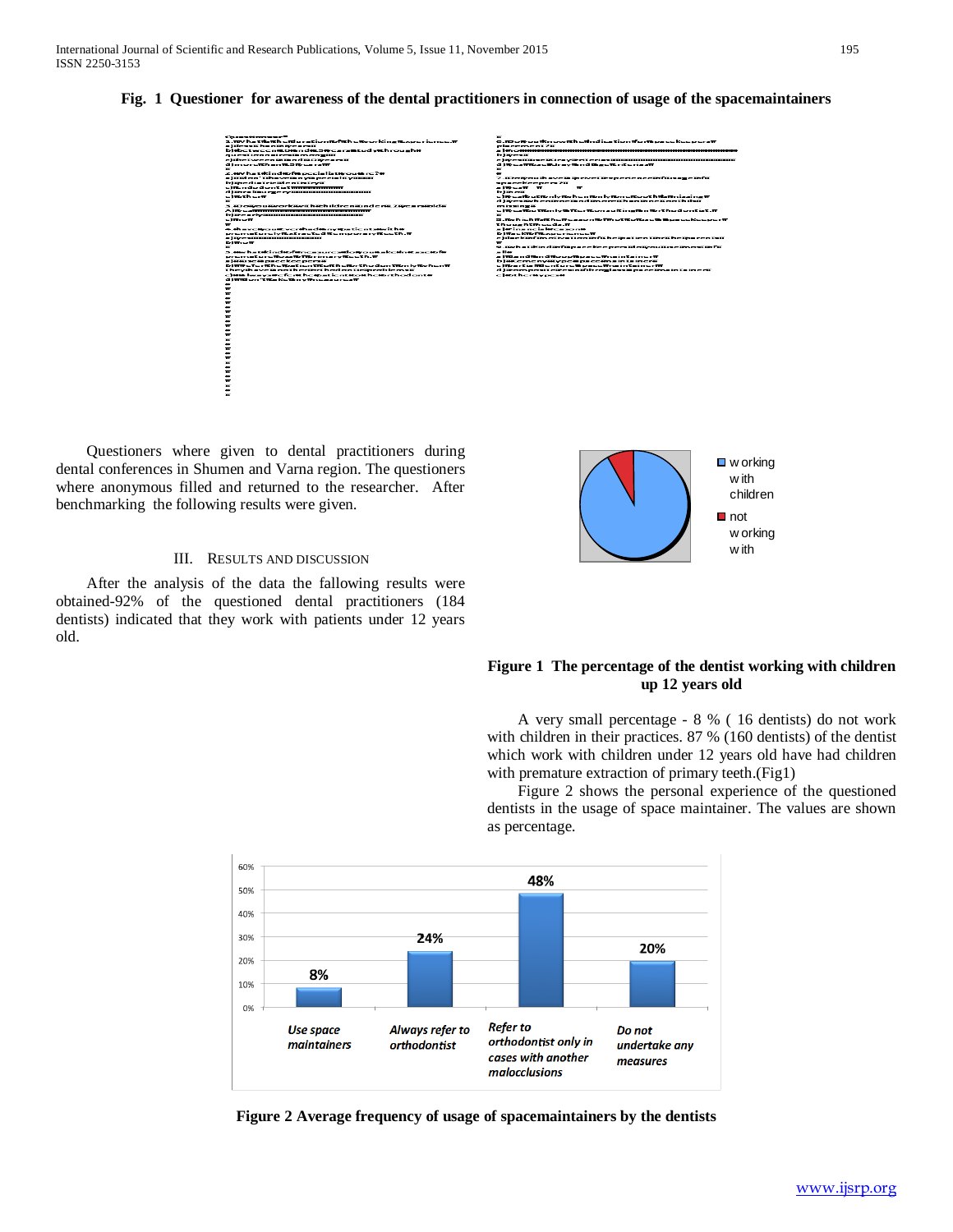The figure 2 shows that 8 % of the questioned dentist use space maintainers. Most of them 72% prefer to refer the children to orthodontist (24%-always and 48%-only in cases with another malocclusions). 20 % of them do not undertake any measures. This shows that the primary prophylactics among dental practitioners is neglected. That explains the high percentage of children that require orthodontic treatment later. Most of the questioned dentist use space maintainer only one tooth is missing.

 We studied the reasons of not to use a spacekeeper thought needs.( fig 3.) The highest percentage 41% point out that the lack of motivation of the parents and children is the main cause. 35% of dentist point out that the reason is the lack of experience, and 24 % point out financial reasons.



**Figure 3. The reasons of not using spacemaintainers by the questioners**

 This shows the neglect of the primary prophylactics of dento-alveolar deformation among dentists and parents. A study of Saudi Arabia made by Hammad (2011) shows that only 25,60 % of the explored children had premature tooth loss and only 3,8 % of them had space maintainers (3).

 Results of the analyses show that a high percentage of the questioned dentist does not have a personal experience. (fig 4).



**Fig 4 Average percentage of different types of spacemaintainers using by the questioners**

 The most commonly used space maintainer is Band and loop space maintainer 33%, fallowed by spacemaintainers type partial denture -31% and Kemeny 18%. This shows that premature tooth loss due to trauma is more rare than tooth loss in the distal region. This is the reason why Kemeny space maintainer used for frontal teeth premature loss is more rarely.

## IV. CONCLUSION

 Our questionnaire shows that there is a underestimation of the occlusal problems caused by premature primary teeth extraction. The lack of prophylactics and the insufficient prophylactics by the dentist and mostly pediatric dentist in the children is the reason for the higher rate of orthodontic deformations. It is necessary to include the primary prophylactics in the pediatric treatment plans to avoid severe teeth disalligments which are treated only by orthodontic specialists. This requires more time and finances.

### **REFERENCES**

- [1] Petrunov V. Epidemiological research of malocclusions and the need of orthodontic treatment among the Bulgarians in the mixed to permanent dentition period, Disertation, Sofia 2012, p.62
- [2] Ahamed S.,Venugopal N.,Reddy R. Prevalence of early loss of primary teeth in 59-10-years-old children in Chidambaram town . Contemp Clin Dent. 2012;3(1):27-30.
- [3] Hammad N. Space maintainers utilization by 6-7 years old 4girls in Riyadh Saudi Arabia. . J Pak Dent Assoc.2011; 20 (1): 23-28.
- [4] Leite-Cavalcanti A,de Alencar, Benzerra PK,Garcia A., Prevalence of early loss of primary molars in school children in Brazil. Pak Oral Dent J 2008;28:113-6.
- [5] Liu K., Space changes after early tooth loss, Dent cosmo.1889;30,217-234
- [6] Rock, W. P. 2002. UK National Clinical Guidelines in Pediatric Dentistry. Extraction of primary teeth - balance and compensation. International Journal of Pediatric Dentistry, 12, 151-3
- [7] Van der Linden, FPGM Development of the dentition.Chicago:Quintessense,1983

#### **AUTHORS**

## **First Author - Radosveta Stoianova Andreeva**, DMD,

Assistant Professor at the Department of Pediatric Dentistry , Faculty of Dental Medicine,Medical University of Varna, Bulgaria. E-mail: doctor\_ra@abv.bg

**Second Author - Hristina Ivanova Arnautska**, DMD, PhD, Assistant Professor at the Department of Orthodontics , Faculty of Dental Medicine at the Medical University of Varna, Bulgaria. E-mail: tineia@yahoo.com

**Third Author - Ani Belcheva,DMD, PhD,** Associate Professor at the Department of Pediatric Dentistry, Faculty of Dental Medicine, Medical University, Plovdiv ; E-mail: [abeltcheva@yahoo.com](mailto:abeltcheva@yahoo.com)

**Correspondence Author :**Hristina Arnautska,DMD, PhD , Email[: tineia@yahoo.com,](mailto:tineia@yahoo.com) Gsm : 00359877599677